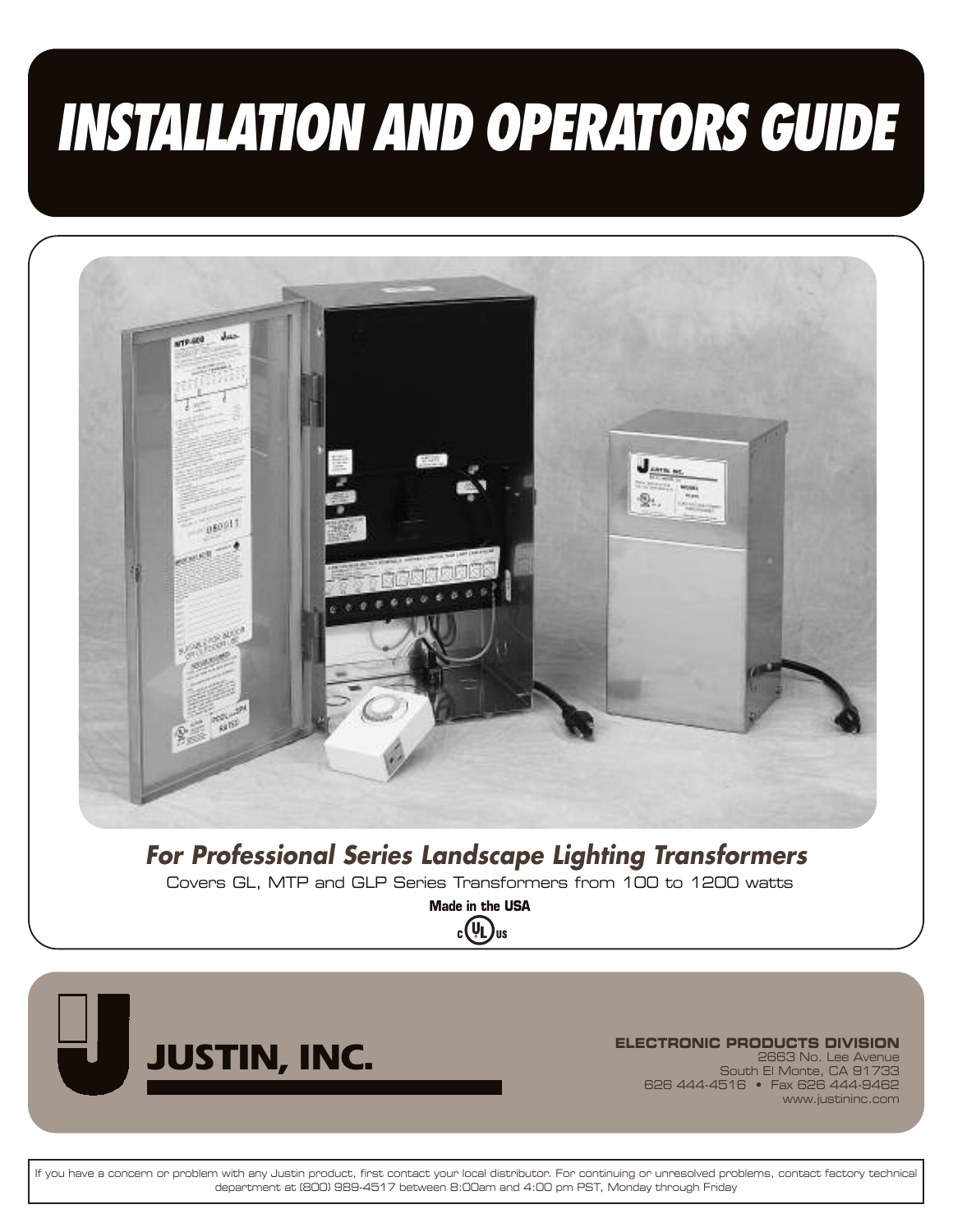#### **MOUNTING INSTRUCTIONS**

**Warning:** Transformers must be installed in accordance with the National Electrical Code (NEC) and local codes. Failure to do so will void the warranty and may result in serious injury and/or damage to the transformer.

1. Find a suitable, flat-surfaced location to mount transformer, taking into consideration proximity to 120 volt AC power source.

2. Attach provided template to wall at desired height. (Should be mounted at least 1.5' from the ground for safe and convenient operation.)

3. Center punch and drill (with an appropriate bit size for the screws to be used) at crosshair marks on the template.

4. Using appropriate screws for the selected mounting surface, insert screws into predrilled holes deep enough to slip transformer keyhole slots over. (Make sure screws are of a load bearing quality.)

5. Hang transformer case securely over screws.

6. Install security screw if desired. #10 minimum.

#### **TRANSFORMER SIZING**

Low voltage lighting systems require the use of a transformer to reduce the standard 120 volt power from ordinary household electricity to the 12 volts needed to power low voltage lamps. Transformers vary in size or capacity. The total lamp wattage (load) of all fixtures connected to one transformer must not exceed the wattage capacity of the transformer. Therefore, to determine the transformer size needed, simply add up the wattage of all lamps you plan to use  $+10\%$  for cable & connections that add hidden watts to your system)

#### **Transformer size = total fixture watts x 1.1**

**Tip:** All low voltage connections must be tight and waterproof.

Select a transformer that matches as closely as possible to your total lamp wattage. For example: if you have 13 fixtures all rated at 20 watts, you will need a 300-watt transformer (13 x 20 = 260) watts plus 10%  $= 286$ ). If your total wattage is too great, either divide the total load between two transformers or use a more powerful model. Selecting a transformer with about 20% higher capacity than your total lamp wattage will allow for adding a fixture or two later.

#### **LOW VOLTAGE CABLE LENGTH**



### **FEATURES AND CONTROLS**

**Take-apart stainless steel hinges 1** The door can be removed for greater access to wiring compartment during installation. To remove, open door and lift straight up and off of hinges. To replace, line up door hinges over pins of housing hinges and carefully push down.

**Operating Instructions inside door. 2** Refer to these instructions for additional information on wiring to the transformer.

**Magnetic overload circuit breakers 3** Magnetic overload circuit breakers<br>For reliable automatic secondary circuit protection. Circuit breakers may also be used as on/off rocker switches.

**1/2" - 3/4" knockouts 4**

- For conduit and accessory mounting.
- **1-1/4" - 2" knockouts 5**

For conduit and accessory mounting.

**Accessory terminal strip 6**

For easy installation of optional photocell, motion sensor, or other external switching devices.

**Collapsible, swing-down bottom tray 7** Bottom tray can swing-down for greater access to wiring compartment during installation. The tray is held in place with a hinge screw and a retaining screw on each side of the transformer enclosure. Loosen the two retaining screws (nearer to the front of the enclosure on each side) and pull down on tray to open. **Power cord 8**

6-foot, heavy-gauge, grounded, water-resistant power cord with integrally molded plug.

**Lockable, stainless steel latch 9** Can be secured to prevent tampering.

**120-volt accessory receptacle 10**

For use with optional, removable multi-setting mechanical 24-hour timer or remote photocell module PCM12.

#### **Terminal strip 11**

For multiple low voltage cable connections. Cover flap opens to individually marked voltage taps.

 $\mathbf{D}$  Security screw hole

In planning a low voltage system, it is necessary to consider the impact of voltage drop. Because of cable's inherent resistance, voltage drops along its length; the end-of-run lamps will be dimmer than those at the beginning. Since voltage drop is a function of cable length and cable size and total fixture wattage, voltage drop can be minimized in serveral different ways:

- Use multiple cable runs
- Use heavy gauge cable (8 or 10 gauge)
- Shorten cable lengths or runs
- Reduce wattage of individual fixtures
- Reduce the total number of fixtures on a run Use multiple transformers in different locations

Cable is measured by gauge. The lower the number, the thicker the cable and the more current it carries. Cable for low voltage lighting is available in three gauges: #12-2, #10-2, and #8- 2. As noted, #8-2 gauge is the largest and is capable of carrying the most current. Refer to the Cable Length Guide to estimate the maximum allowable cable length that will keep the farthest fixture from the transformer from becoming dim (below 10.5 volts). In addition to, your transformer's output options, the design of your lighting system and corresponding cable layout can help minimize voltage drop (see 12-Volt Cable Layout Options, Output Adjustment Switch, and Multi-Tap Installation sections.)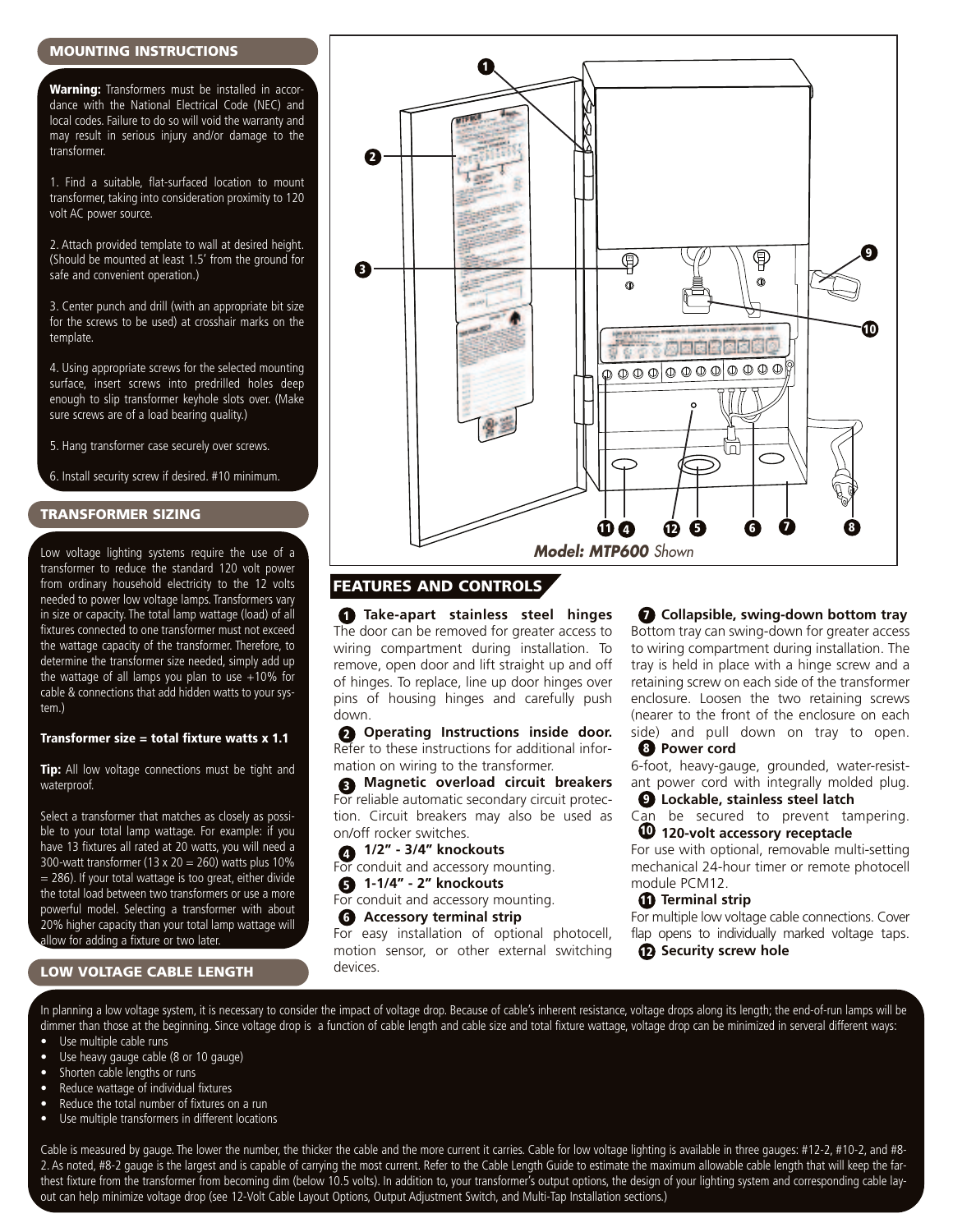#### **Calculate Approximate Voltage Drop**

**Tip:** Expect a voltage drop of greater than 1.5 volts when cable length is longer than recommended. Use the formula below to calculate maximum cable length.

$$
V_{d} = \frac{L \times W \times 2}{K_{c}}
$$

**V<sub>d</sub>=Voltage drop in the section of cable, in volts** 

**L =**Length of the section of cable (one way distance), in feet. **W =**Total Watts carried by the section of cable for the lamps it supplies **K<sub>c</sub>=** 'Cable Constant', as follows:

|                  | -     |
|------------------|-------|
| Cable Size (AWG) | Кc    |
| 12               | 7500  |
| 10               | 11920 |
|                  | 18960 |
|                  |       |

#### **12 VOLT CABLE LAYOUT OPTIONS:**

**Tip:** Connect all lamps in parallel. EXAMPLE: Connect one side of each lamp to 'COM' terminal, the other side to '12V' terminal.

1. Straight run installation: Fixtures run in sequence directly from the transformer.



2. Loop Installation: Fixtures are arranged in a looped circuit, reducing the effects of voltage drop. See "Dual Circuit", next column.





3. Split load installation or multiple cable run: Fixtures run in two or more directions from the transformer.Locating the transformer in the center of the run reduces the effects of voltage drop.



4. "T" Installation (RECOMMENDED): Allows more equal distribution of power to the center of the run, or to a run some distance away. Cable running from the transformer must be of a heavier gauge (#8 or #10).





#### **OUTPUT ADJUSTMENT SWITCH**

Justin GLP transformers come equipped with a 2-position output voltage switch. Set the switch using the following as a guide. **HIGH** - The correct setting in most cases. Provides expected lamp life while maintaining good brilliance..

**LOW** - Increases lamp life when fixtures are located very near the transformer and/or when fixtures total less than 1/2 the transformer's rated wattage.

#### **MULTI-TAP INSTALLATION**

**Tip:** Multi-Tap transformers supply output voltage which exceeds 12 volts. Extreme care must be taken during installation to avoid premature lamp burnout due to high voltage. Use of a voltmeter during installation is the only way to ensure a proper voltage at the fixture. As a guide when designing your job, expect a 2 volt drop for every 100 feet of 12-2 cable to which 200 Watts of evenly spaced fixtures are connected.

Refer to sample diagram. Connect one side of fixtures (common) up to 300 watts per circuit, using 12 gauge or larger direct burial cable. Strip 3/4" of cable insulation and twist wire strands tightly before insertion into transformer's output terminals. Each terminal will accept two #8, four #10, or 6 #12 wires. Tighten connector screws firmly. Connect remaining side of fixtures to output tap according to your voltage needs. Retighten all connections after one week of operation. It is always best to connect your fixtures to the 12-volt tap first, then use a voltmeter to measure the AC voltage of the fixture nearest to the transformer. Subtract the measured voltage from 12 and add the result to determine your higher tap. Example: With fixtures connected to 12-volt tap, measured voltage at first equals 10. 12 volts required at fixture minus 10 volts measured equals a 2-volt difference. Add the difference to 12 in order to determin the appropriate tap to be used.  $(2 + 12 =$ 14)

#### **CABLE CONNECTION DETAIL**

**Tip:** For proper connection, strip off 3/4" of cable installation, twist wire strands tightly and use a high quality straight blade screwdriver with minimum 3/16" wide tip to tighten all screw terminals firmly.

**TIP:** *100-300 Watt units are single circuit, 600 Watt units are two circuits, 900 Watt units are three circuits and 1200 Watt units are four circuits.* See installation instructions in transformer cover for single and multiple circuit output terminal details. All transformers have one manual reset circuit protector per circuit.

#### **SINGLE CIRCUIT - 100-200 WATT - GL**



 $\overline{T}$   $\overline{I}$   $\overline{I}$   $\overline{I}$   $\overline{I}$   $\overline{I}$   $\overline{I}$   $\overline{I}$   $\overline{I}$   $\overline{I}$   $\overline{I}$   $\overline{I}$   $\overline{I}$   $\overline{I}$   $\overline{I}$   $\overline{I}$   $\overline{I}$   $\overline{I}$   $\overline{I}$   $\overline{I}$   $\overline{I}$   $\overline{I}$   $\overline{I}$   $\overline{I}$   $\overline{I$ may be connected to one pair of 'COM 12V' or 'COM 15V' terminals.

#### **SINGLE CIRCUIT - 300 WATT - GLP**



**Tip:** When using single circuit transformers, full rated load may be connected to one pair of 'COM 12V' terminals.

#### **DUAL CIRCUIT - 600 WATT - GLP**



**Tip:** In a loop installation, low voltage polarity must be maintained by connecting the start and return of the first conductor to the 'COM' terminals, the other conductor to the '12V' terminals.

#### **FOUR CIRCUIT - 1200 WATT - GLP**